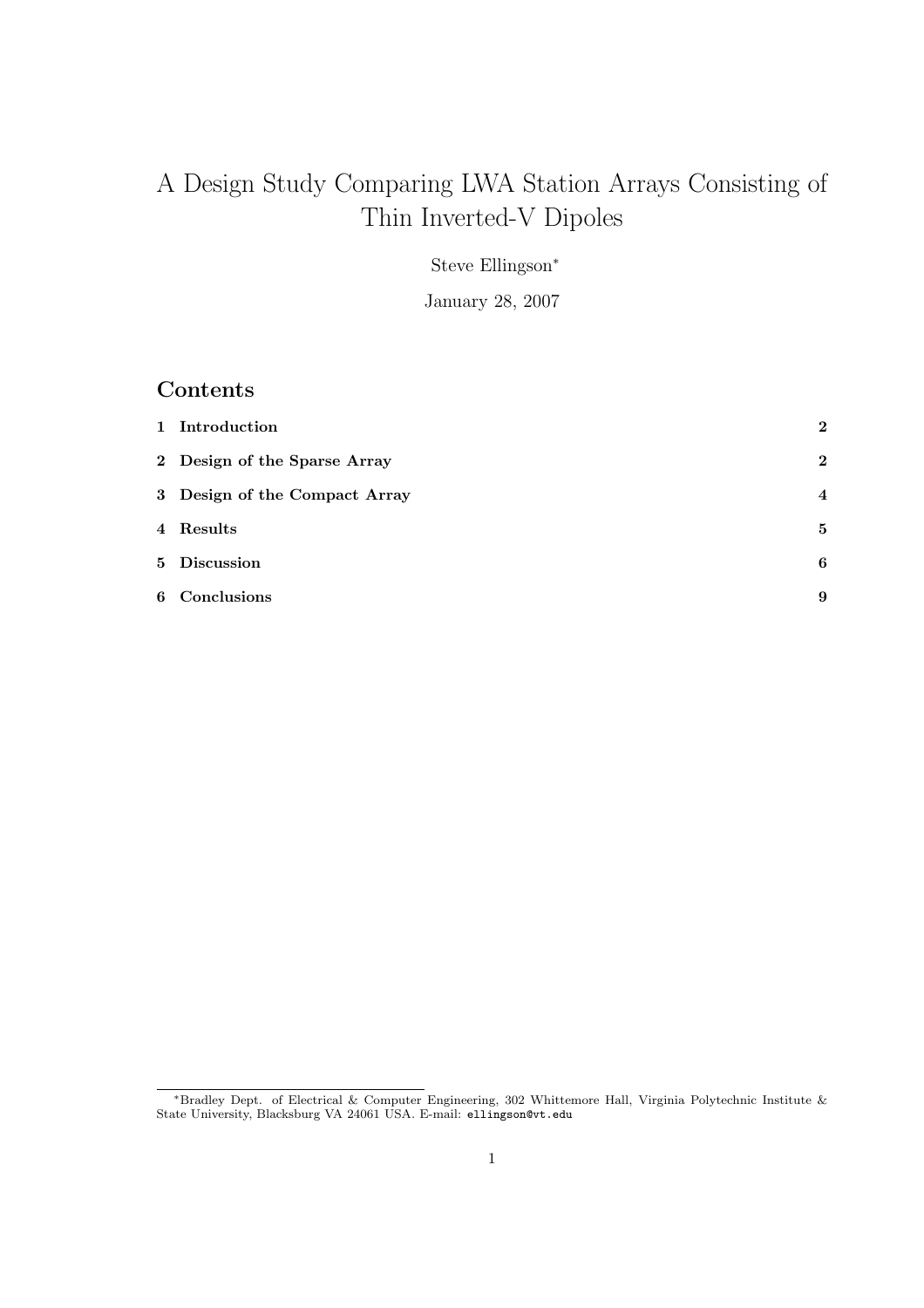#### 1 Introduction

This memo describes the design and evaluation of two LWA station arrays. In both cases thin inverted-V (a.k.a. "droopy") dipoles are used as the array elements. The primary difference between the arrays is that one is a "sparse" array with "pseudorandom" spacings; whereas the other is a "compact" array with uniform spacings.

In the sparse array design, the first step is to optimize the elements. Then, 256 stands (each consisting of one pair of orthogonally-polarized elements) are situated in a pseudorandom geometry which fills a circular station footprint having a diameter of 100 m [cite memo]. In this approach, it is assumed that the coupling between elements does not significantly change the array performance, or can mitigated by some method yet to be determined.

In the compact array design, the elements are packed relatively closely together, with uniform spacing. The elements and spacings are optimized in situ; i.e., including mutual coupling as part of the design process. As will be shown in this memo, this leads to a design consisting of a relatively large number of elements which are relatively small. Despite this, it turns out that to achieve the current (unofficial) LWA station  $A_e/T_{sys}$  performance requirements, about the same number of elements are required in either design, and thus both designs seem to be on roughly equal footing in terms of raw performance. However, I will make the case that the compact array approach exhibits significant advantages over the sparse array approach in terms of sidelobe levels and calibratability.

To make this study tractable – in particular, to make it possible to perform the necessary calculations in a reasonable amount of time – several simplifications have been made:

- The elements are assumed to be simple wire inverted-V dipoles, as opposed to some other element that exhibits larger impedance bandwidth in isolation, such as blades [1, 2]. Whereas such elements may enable better overall performance, it is my belief that the general trends identified in this study will probably apply to arrays built from any other element design.
- Only the co-polarized elements from each stand are considered; the cross-polarized elements are neglected. The justification for this is that is well-known that the effect of the crosspolarized elements is insignificant, and thus there is no advantage in including them, which would dramatically increase the time required to make the calculations.
- Only the co-polarized fields in the E-plane of the elements (i.e., the plane in which the element lies) will be considered. The reason for this is again to limit the amount of calculation that must be done, and because one expects that the E-plane performance to be worse than the performance in any other plane [3].
- All calculations assume the ground is perfectly conducting. One reason for this is that there is some indication that this would be a good thing in terms of array performance [3]. A second reason is that this simplifies the analysis (and thereby probably results in more accurate answers) by eliminating the additional complexity of dealing with array performance in the presence of a lossy dielectric material with uncertain characteristics.

### 2 Design of the Sparse Array

All elements in this study are assumed to be constructed from perfectly conducting wires of circular cross-section having radius  $a = 9.5$  mm. This is intended to model braided ground strap material having width  $w = 1.5$  in, which has been proposed as a convenient material from which to construct elements [4]. The value of a is determined according to the relationship  $w = 4a$  suggested in the antenna textbook by Stutzman & Thiele [5].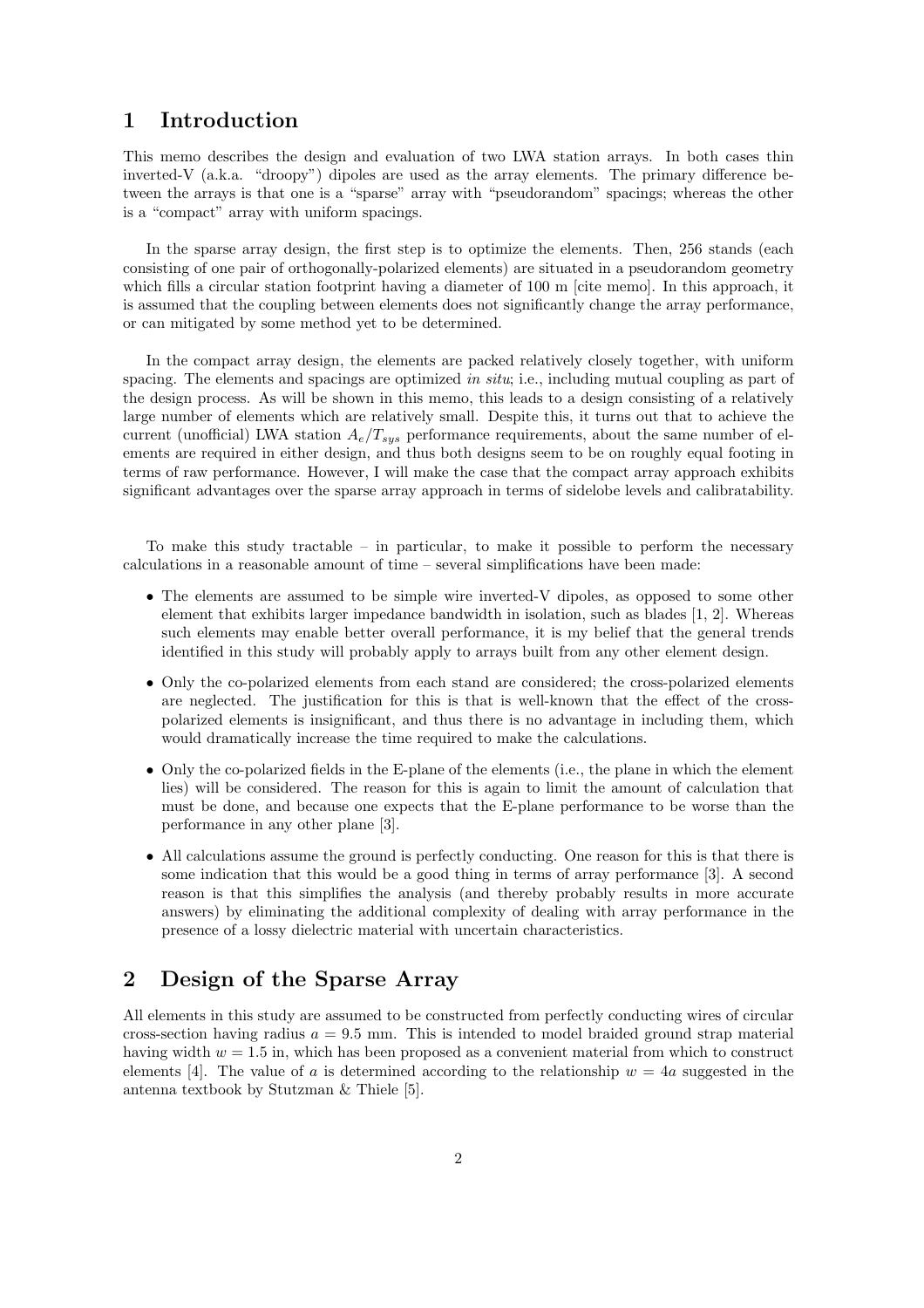| Parameter                      | Symbol           | Sparse Array                 | Compact Array                          |
|--------------------------------|------------------|------------------------------|----------------------------------------|
| Length of radiator (both arms) | B                | $4.00 \text{ m}$             | $3.54 \text{ m}$                       |
| Height above ground            | h                | $2.00 \text{ m}$             | $1.77 \text{ m}$                       |
| Element spacing                |                  | pseudorandom,                | uniform rectilinear,                   |
|                                |                  | $4.00 \text{ m}$ min spacing | $3.61 \text{ m} \times 3.61 \text{ m}$ |
| Radius of radiator             | $\boldsymbol{a}$ | $9.50 \text{ mm}$            | $9.50 \text{ mm}$                      |
| Droop angle                    | $\theta_b$       | $45^\circ$                   | $45^{\circ}$                           |
| Ground material                |                  | perfect conductor            | perfect conductor                      |

Table 1: Summary of design parameters for the sparse and compact arrays.

The remaining element design parameters include the total length of the element (including both arms),  $B$ ; the height of the feedpoint above ground,  $h$ ; and the angle at which the arms droop from the horizontal plane,  $\theta_b$ . As another simplification, we shall simply assume that  $\theta_b = 45^\circ$  is a reasonable value.

To determine the remaining parameters, B and h, the following approach is used. It is well known that the antenna temperature seen by a single low-gain element is approximately

$$
(2000 \text{ K})(74/\nu_{\text{MHz}})^{2.6} , \qquad (1)
$$

where  $\nu_{\text{MHz}}$  is frequency in MHz. Assuming the instrument is also Galactic noise-dominated (assumed throughout this memo), this is a reasonable approximation of the system temperature  $T_{sys}$ . It is also known that the collecting area  $A_e$  of an element is proportional to the power delivered to the load attached to the element, which is equal to

$$
\frac{1}{2}|I_L|^2 \text{Re}\{Z_L\} \tag{2}
$$

where  $I_L$  is the current through the load impedance  $Z_L$ . Thus, if we wish for the element to exhibit constant sensitivity over some frequency range, we should require  $A_e/T_{sys}$  to be a constant over that range. This is equivalent to requiring that the square of the ratio of  $|I_L|$  measured at the low end of the frequency range  $\nu_L$ , to  $|I_L|$  measured at the high end of the frequency range  $\nu_H$ , be equal to  $(\nu_H/\nu_L)^{2.6}$ . The current (unofficial) specification for the frequency range of LWA is 20 MHz to 80 MHz; however, it is probably not reasonable to require that the performance be uniformly good over this range. Instead,  $\nu_L = 38 \text{ MHz}$  and  $\nu_H = 74 \text{ MHz}$  are chosen, resulting in  $(\nu_H/\nu_L)^{2.6} = 5.66$ .

An additional consideration that can be used to constrain the design of the element is to require  $B = 2h$ . The justification for this is that  $B = 2h = \lambda/2$  (where  $\lambda$  is wavelength) is a well-known design for a straight dipole over perfectly conducting ground. Thus, we are down to 1 parameter to optimize, B. B was determined by trial and error using a NEC model of a single element over a ground plane, illuminated by a plane wave incident from  $\theta = 74^{\circ}$ , where  $\theta$  is the angle measured from the zenith. This value of  $\theta$  was chosen because it represents the lowest elevation at which the current (unofficial) LWA station performance requirements are expected to apply [6]. It was found that  $B = 4$  m results in the squared ratio of load currents being about 5.22, which was deemed close enough to 5.66. Thus,  $h = 2$  m.

The layout used for the sparse array is a pseudorandom design with minimum allowed spacing of 4 m, provided by Aaron Cohen (NRL), shown in Figure 1. A summary of the design parameters is given in Table 1.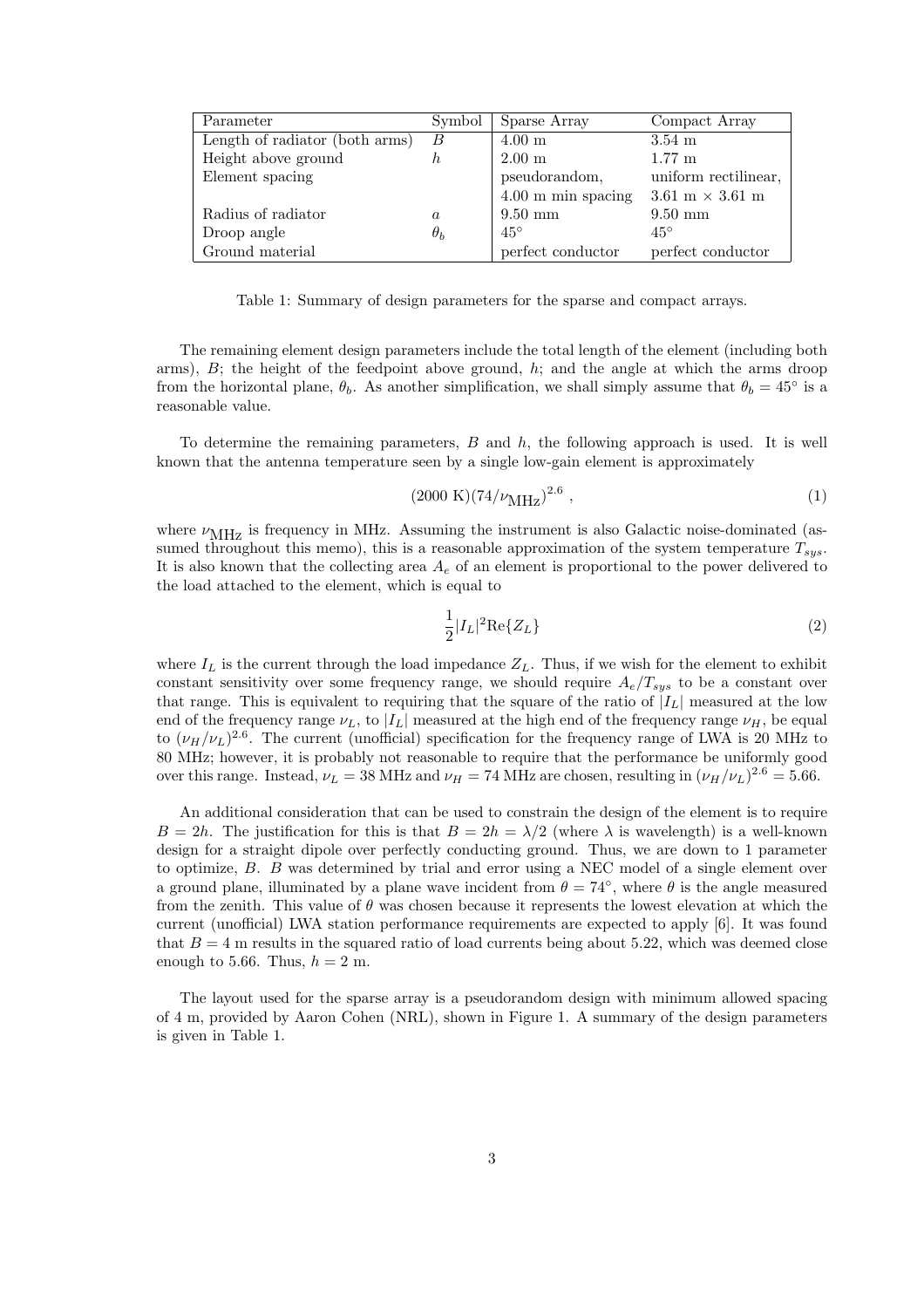

Figure 1: Sparse array geometry. 256 stands, consisting of 256 co-polarized dipoles and no crosspolarized dipoles.

#### 3 Design of the Compact Array

The starting point for the design of the compact array was a Ph.D. dissertation by Lin [7]. Lin studied the scan impedance of infinite arrays of uniformly-spaced singly-polarized inverted-V dipoles to determine the effect of the element design parameters  $B, \theta_b, h$ , and a; as well as array design parameters  $D_x$  and  $D_y$ , the spacings between elements in those two orthogonal directions parallel to the ground. His work assumed a perfectly conducting ground but considered much smaller, higher frequency arrays suitable for operation between 4 GHz and 7.5 GHz. In his work, he shows how the scan impedance evolves as a function of frequency and  $\theta$  in the principal planes, for many trial values of the design parameters. However, the work is not directly relevant because he always assumes very thick elements (∼ 10 cm radius when scaled to our frequency range of interest), does not consider the effect of truncation (i.e., the fact that the array is finite), and never considers the actual power transfer to loads, only the scan impedance to which one would attempt to match.

Nevertheless, for a starting point, I chose one of Lin's designs that seemed likley to produce a good match to a  $100+j0 \Omega$  load, scaled this to a frequency in the middle of the LWA range, and then set  $\theta_b = 45^\circ$  and replaced the radiators with the same  $a = 9.5$  mm radius used for the sparse array elements. From that point, I experimented by fixing the ratio of B to h,  $D_x$ , and  $D_y$  and scaling the resulting single parameter up and down, keeping all other parameters fixed. As this parameter is changed, more or fewer elements are required to fill a circular station footprint of 100 m diameter. The goal of the optimization was the similar to that used in the design of the single element for the sparse array: I illuminated a trial array with a co-polarized plane wave incident from  $\theta_s = 74^\circ$ in the E-plane and computed the effective aperture for the optimum station beam using the same procedure described in [8] at two frequencies, 38 MHz and 74 MHz. I then sought the value of the design parameter which resulted in  $A_e/T_{sys}$  being equal at these frequencies. The resulting design had  $B = 3.54$  m,  $h = 1.81$  m, and  $D_x = D_y = 3.61$  m, and required 593 stands to fill the 100 m diameter circular station footprint, as shown in Figure 2. A summary of the design parameters is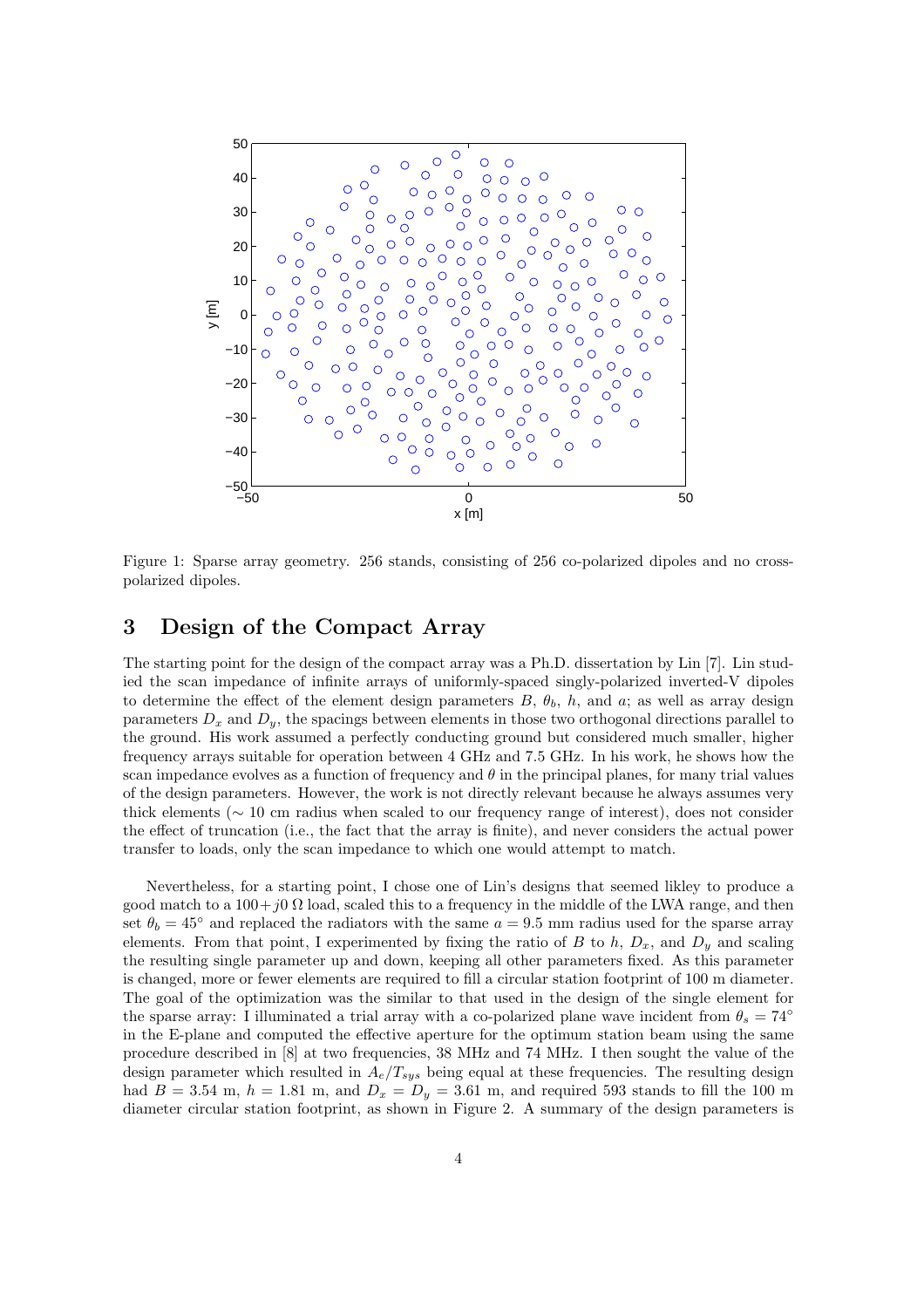

Figure 2: Compact array geomety. 593 stands, consisting of 593 co-polarized dipoles and no crosspolarized dipoles.

given in Table 1.

#### 4 Results

Both the sparse and the compact array were evaluated using the procedure described in [8], in which we illuminate the station with an incident plane wave, compute the terminal currents using NEC, from this compute the effective aperture per element, and then add these up to compute the effective aperture  $A_e$  of the optimum-gain station beam. Because we are dealing with a range of frequencies, it is more convenient to represent the results in terms of  $A_e/T_{sys}$ , since then the results are proportional to sensitivity. To do this, I used the expression for  $T_{sys}$  given in Section 2. This is not exactly appropriate since  $T_{sys}$  may vary significantly depending on where in the sky the beam is pointed; however, since it has the right frequency dependence it nevertheless provides a useful basis for comparison. A further caveat is that the actual sensitivity may be confusion-limited, either because the beam is too wide or the sidelobes are too large. Again, the value in the  $A_e/T_{sys}$  metric is primarily as a basis for comparison as opposed to a prediction of achievable sensitivity.

The results are summarized in Table 2. It is quite apparent that the cost (as determined by the number of stands and combined length of radiators) of the compact array would be about twice that of the sparse array, but also that the performance is considerably better as well. At this point, it is useful to consider what  $A_e/T_{sys}$  is actually required. By reverse-engineering some arguments made in LWA Memos 52 [9] and 70 [6], I come up with a value of  $\sim 0.32 \text{ m}^2/\text{K}$ , which varies only very slowly with frequency. Using this criterion, we see that both designs fall quite short, especially for low elevation pointings.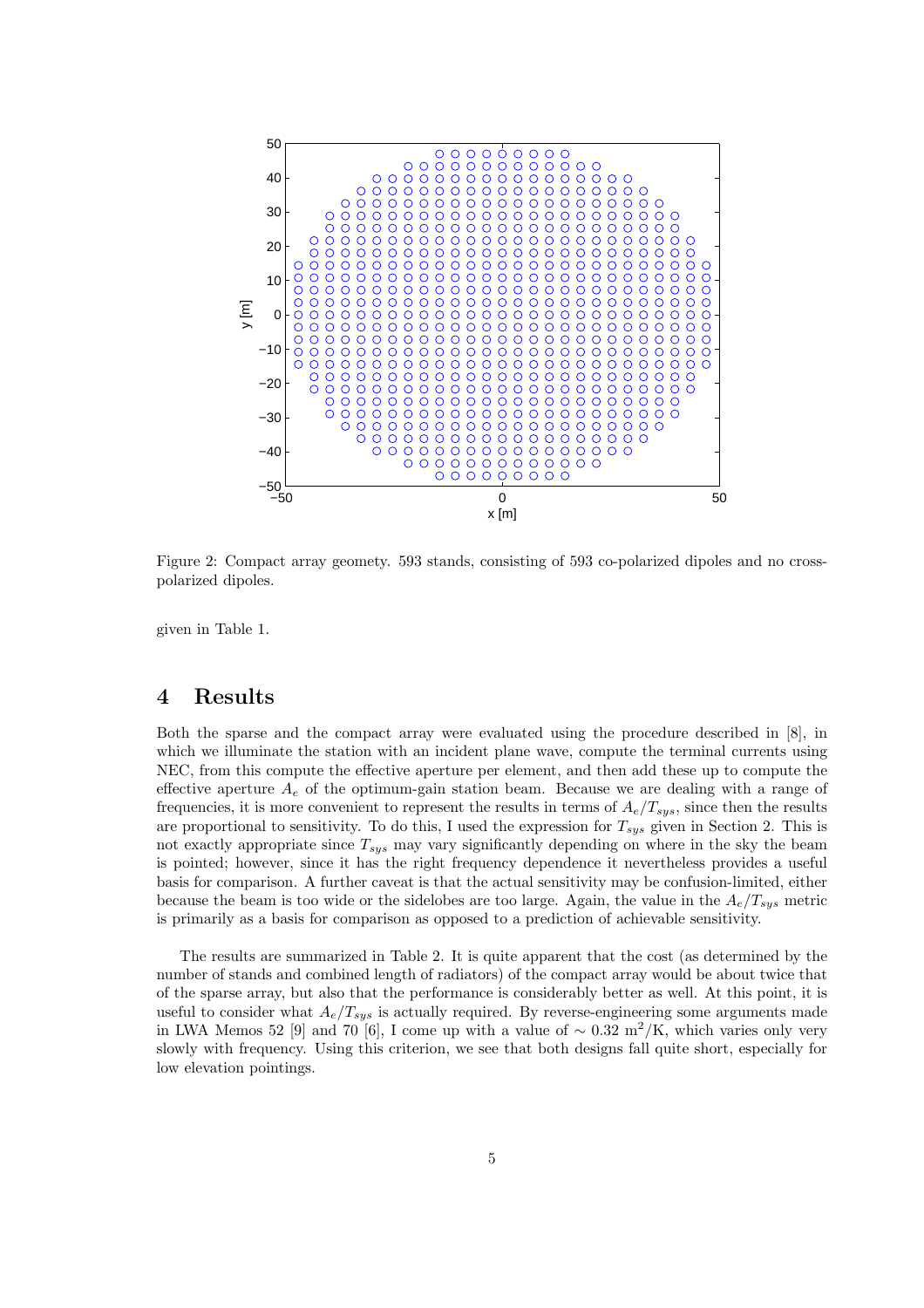|                                                  | Sparse                               | Compact                               | ratio |
|--------------------------------------------------|--------------------------------------|---------------------------------------|-------|
| Diameter of station                              | $100 \text{ m}$                      | $100~\mathrm{m}$                      | 1.0   |
| Number of stands                                 | 256                                  | 593                                   | 2.3   |
| Combined length of radiators                     | $1024$ m                             | $2099$ m                              | 2.1   |
| $A_e/T_{sus}$ for $\theta = 0^{\circ}$ , 20 MHz  | $0.00335 \text{ m}^2/\text{K}$       | $0.00381 \text{ m}^2/\text{K}$        | 1.1   |
| $A_e/T_{sys}$ for $\theta = 0^{\circ}$ , 38 MHz  | $0.47~{\rm m}^2/{\rm K}$             | $0.64 \; \mathrm{m}^2/\mathrm{K}$     | 1.4   |
| $A_e/T_{sys}$ for $\theta = 0^{\circ}$ , 74 MHz  | $0.11 \; \mathrm{m}^2/\mathrm{K}$    | $0.31 \; \mathrm{m}^2/\mathrm{K}$     | 2.8   |
| $A_e/T_{sus}$ for $\theta = 74^{\circ}$ , 20 MHz | $0.00050 \; \mathrm{m}^2/\mathrm{K}$ | $\sqrt{0.00052 \text{ m}^2/\text{K}}$ | 1.0   |
| $A_e/T_{sys}$ for $\theta = 74^{\circ}$ , 38 MHz | $0.08 \; \mathrm{m}^2/\mathrm{K}$    | $0.17 \;{\rm m^2/K}$                  | 2.1   |
| $A_e/T_{sys}$ for $\theta = 74^{\circ}$ , 74 MHz | $0.10 \;{\rm m^2/K}$                 | $0.18 \; \rm{m^2/K}$                  | 1.8   |

Table 2: Summary and comparison of the results for the sparse and compact arrays.

|                                                  | Sparse                               | Compact                           | ratio |
|--------------------------------------------------|--------------------------------------|-----------------------------------|-------|
| Diameter of station                              | $200 \text{ m}$                      | $140 \text{ m}$                   | 0.7   |
| Number of stands                                 | 1024                                 | 1127                              | 1.1   |
| Combined length of radiators                     | $4096 \text{ m}$                     | 3988 m                            | 1.0   |
| $A_e/T_{sus}$ for $\theta = 0^{\circ}$ , 20 MHz  | $0.01340 \text{ m}^2/\text{K}$       | $0.00724 \text{ m}^2/\text{K}$    | 0.5   |
| $A_e/T_{sus}$ for $\theta = 0^{\circ}$ , 38 MHz  | $1.88 \;{\rm m^2/K}$                 | $1.22 \;{\rm m^2/K}$              | 0.6   |
| $A_e/T_{sys}$ for $\theta = 0^{\circ}$ , 74 MHz  | $0.44 \; \mathrm{m}^2/\mathrm{K}$    | $0.59 \;{\rm m^2/K}$              | 1.3   |
| $A_e/T_{sys}$ for $\theta = 74^{\circ}, 20$ MHz  | $0.00200 \; \mathrm{m}^2/\mathrm{K}$ | $0.00099 \,\mathrm{m^2/K}$        | 0.5   |
| $A_e/T_{sys}$ for $\theta = 74^{\circ}$ , 38 MHz | $0.32 \; \rm{m^2/K}$                 | $0.32 \; \rm{m^2/K}$              | 1.0   |
| $A_e/T_{sus}$ for $\theta = 74^{\circ}$ , 74 MHz | $0.40 \;{\rm m^2/K}$                 | $0.34 \; \mathrm{m}^2/\mathrm{K}$ | 0.8   |

Table 3: Summary and comparison of the results for the revised sparse and compact arrays, scaled up to achieve minimum  $A_e/T_{sys} = 0.32 \text{ m}^2/\text{K}$  for frequencies  $\geq 38 \text{ MHz}$ .

At this point let us consider how much bigger these arrays would have to be in order to meet the requirement suggested above. To avoid repeating all the calculations, one can obtain the desired result in an approximate way simply by scaling the diameter of the station footprint upward and assuming all tabulated values of  $A_e/T_{sys}$  scale in proportion to the area of the station. Requiring a minimum  $A_e/T_{sys} = 0.32 \text{ m}^2/\text{K}$  for frequencies  $\geq 38 \text{ MHz}$  we obtain the new designs shown in Table 3. It is remarkable that these new designs contain almost the same number of elements. However, now the compact array seems less attractive in terms of  $A_e/T_{sys}$  except in a few cases.

#### 5 Discussion

These results have many interesting implications, and in this section I shall attempt to identify and address these.

No doubt the data in Table 3 are apoplectic to those among us who must deal with cost and funding, as it seems to suggest that the cost of a station could be about four times greater than the expected value previous to this study. However, the actual situation may not be so bad. First, we have restricted our attention to the inverted-V with  $a = 9.5$  mm and  $\theta_b = 45^{\circ}$ , so there has been little attempt in either design to optimize the element for broadband operation at low elevation angles. Further modifications to the element design may significantly improve the situation. Second, it is not for certain that the  $0.32 \text{ m}^2/\text{K}$  requirement is the appropriate value, or that it should necessarily apply down to  $\theta = 74^{\circ}$  over the entire tuning range. Because dipoles patterns tend to roll off as something like  $\cos^3 \theta$  in the E-plane, I suspect that relaxing this (as yet unofficial) requirement would result in a dramatic reduction in the required number of elements. Third, we could consider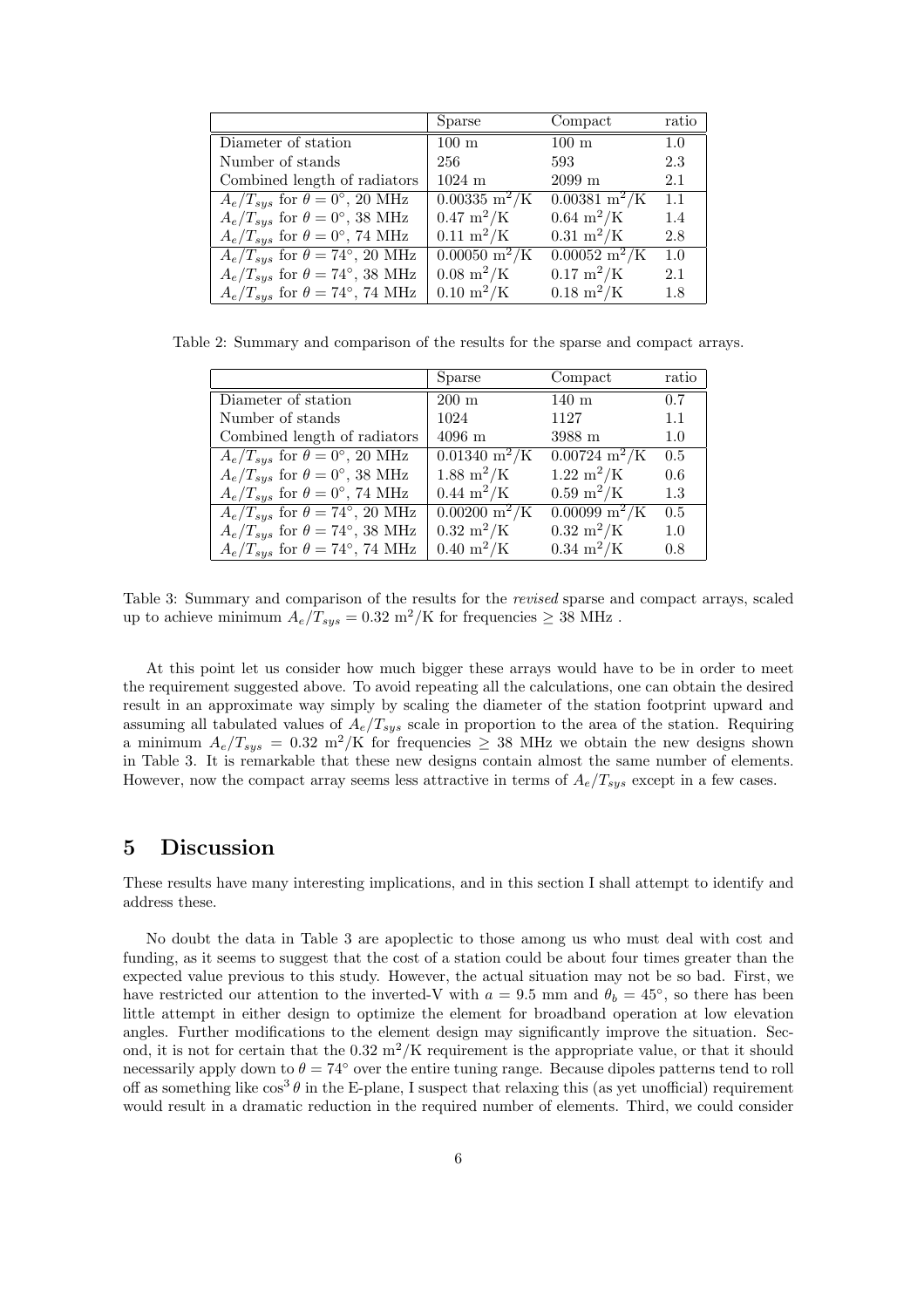an analog beamforming stage to combine, for example, groups of four nearby co-polarized elements into one signal. This would reduce the number of receivers to approximately the originally-conceived value of 256. It would also increase the per-stand cost due to the need for 4-to-1 analog beamforming hardware; however this additional expense in fact could be almost insignificant as it could be a relatively simple and inexpensive addition to the functionality of the analog receivers. The main disadvantage of analog beamforming is probably that it restricts field of view, such that the pointing of beams formed digitally is restricted to the beamwidth of the beam formed by the analog beamformer. Here, the compact array has a significant advantage, as any four adjacent dipoles form a uniform footprint 7.22 m across, which translates to a worst-case (narrowest) beamwidth of about 32◦ for zenith pointing; whereas the sparse array produces an irregular footprint that is often much larger, such that the resulting beams are both non-uniform and narrower on average.

A second issue is the awful performance at 20 MHz. The design procedures described in Sections 2 and 3 are mostly to blame for this, since neither included 20 MHz performance as a consideration. However, doing so would almost certainly result in a deleterious effect on 74 MHz performance. Future work should of course attempt to strike a balance between the performance goals at the low and high extremes, which will result in different designs. However, I believe the general trends – in particular, the relative characteristics of sparse vs. compact arrays – are likely to remain the same. 20 MHz performance could also be significantly impacted by modifications in element design. In particular, it is noted that the wire radius  $a = 9.5$  mm used in this study is much less than that used in the designs described by Lin, which seem to achieve somewhat larger scan impedance bandwidth. It could also be that the use of the fork or blade antennas significantly improves the results in this respect. Another approach could be to employ two types of elements; i.e., reduce the number of stands in the arrays described here and add back stands around the periphery that use larger elements better suited to 20 MHz operation.

With respect to the choice between sparse and compact designs, one might be tempted to conclude from Table 3 that the sparse array is a better choice because, for the same cost, it yields a larger station footprint (allowing a narrower beam when desired) and produces significantly higher  $A_e/T_{sus}$ in many cases. However, this is not the whole story. First, one should consider the sidelobe levels that are likely to result in either case. The spacings in the compact array are 3.61 m, and thus the aperture is oversampled with no possibility of aliasing for frequencies below about 80 MHz. Since spacings for the sparse array are considerably larger and non-uniform, we can expect aliasing in form of higher sidelobe levels (not true aliases since the spacings are non-uniform), especially at higher frequencies in the 20–80 MHz range of interest. Further study is required to determine quantitatively the difference in sidelobe performance for the two arrays. The second reason the sparse array in Table 3 may not be as attractive as it first appears has to do with calibratability. To demonstrate the point, consider Figures 3 and 4. Note that the magnitudes and phases of the terminal currents for the compact array are extraordinarily uniform, whereas the magnitudes and currents of the terminal currents for the sparse array exhibit considerable "jitter". It is important to note that the actual values for the sparse array also jitter, effectively independently, as a function of frequency and angle of incidence, and that this is true independently of how the station beam is pointed. The implications for calibration of the station array are profound. For the compact array, we can ignore the jitter to get first-order estimates of the terminal currents and phases to accuracies on the order of degrees. For the sparse array, the same first-order estimates are only accurate to within 10 degrees or so, change wildly from element to element, and (worst of all!) change as a function of direction of incidence with a different dependence from element to element. In fact, this behavior is pretty strong indication that the sidelobe structure of the beam will also be particularly obnoxious.

For similar reasons, the compact array will be much easier to design than the sparse array. The reason is that for the compact array, any optimization that yields good per-element performance for any element near the center will lead to globally-good performance, with degradation only near the edges. For the sparse array, an optimization that yields good performance for any one element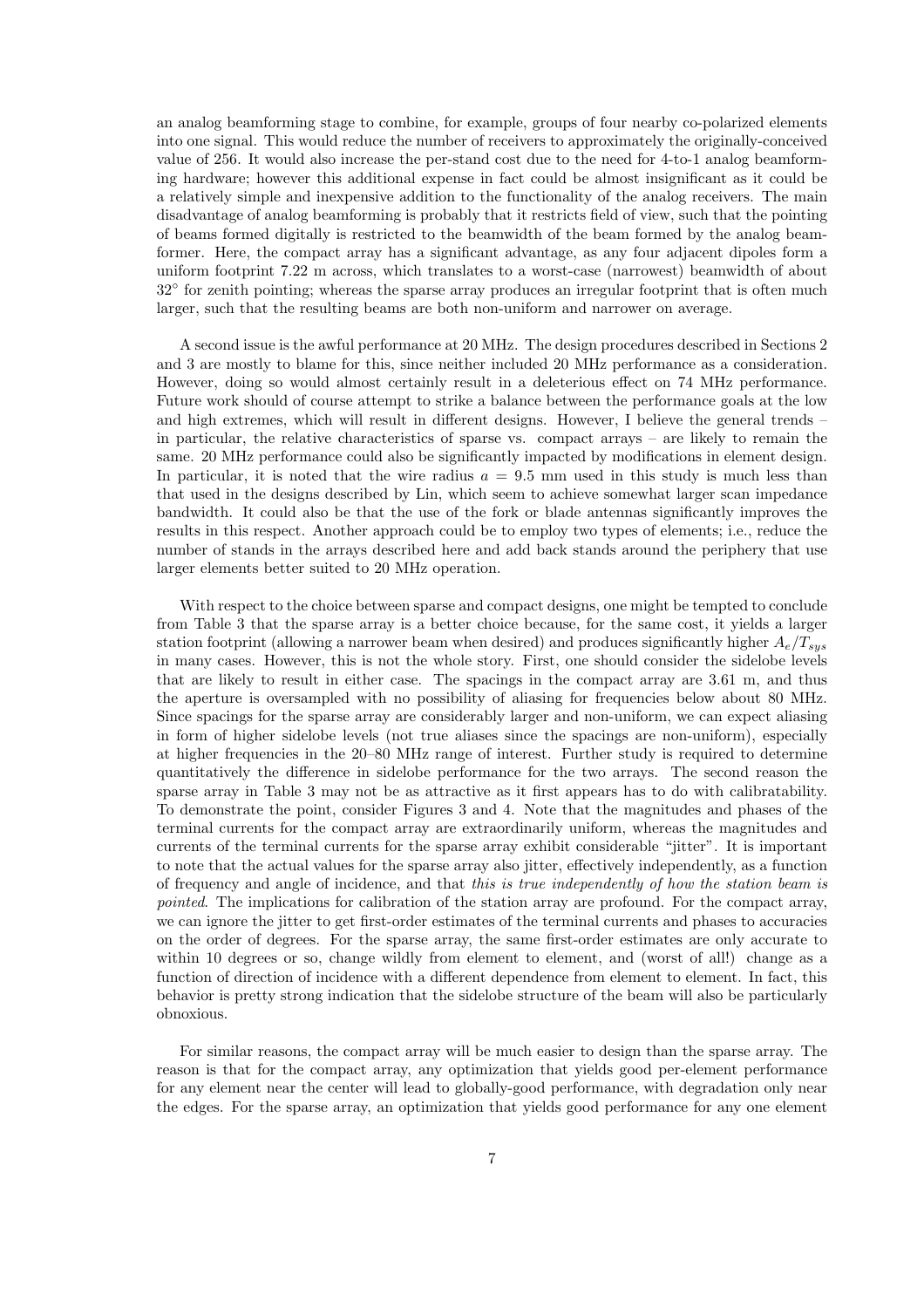

Figure 3: Comparison of  $A_e$  per element for the two (original 100 m) array designs, shown as a scatter plot. This is for plane wave illumination from the zenith at 38 MHz. Note that the perelement  $A_e$  is proportional to the square of the magnitude of the terminal current (in fact, this is how it is calculated), so this can also be interpreted as a scatter plot of squared terminal currents.



Figure 4: Comparison of the phase of the terminal currents for the two (original 100 m) array designs, shown as a scatter plot. This is for plane wave illumination from the zenith at 38 MHz.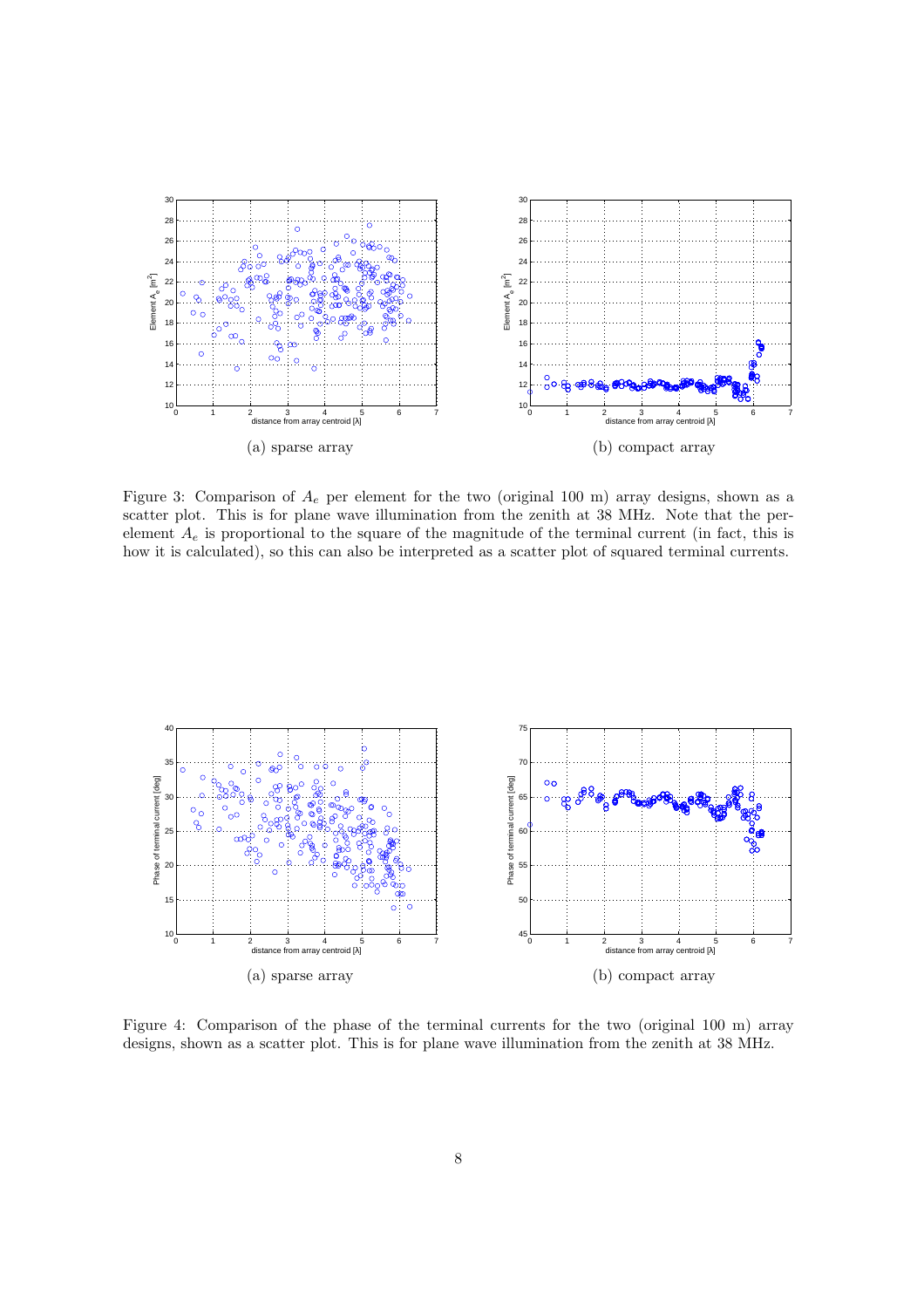may result in better, worse, or the same performance from surrounding elements. In other words, optimization of the sparse array requires optimization of the performance of many elements simultaneously. In fact, one way to look at this is to imagine that every element in the sparse array is an "edge element"!

#### 6 Conclusions

Within the constraints imposed on this study, it is my opinion that the 140 m-diameter compact array described in Tables 1 and 3 are probably the best fit assuming the unofficial LWA system requirements stated in previous sections of this memo. This array would be considerably more expensive than has previously been assumed; however there are a number of reasons why, given information presented here, we might want to consider relaxing some requirements that lead to a larger number of elements here, in particular that for station beam  $A_e/T_{sys}$  for low elevation pointings. Relaxing those specifications can be expected to have a dramatic impact on the number of stands required. It may also be possible to make some additional headway using other element designs and repeating this work with greater effort on optimization.